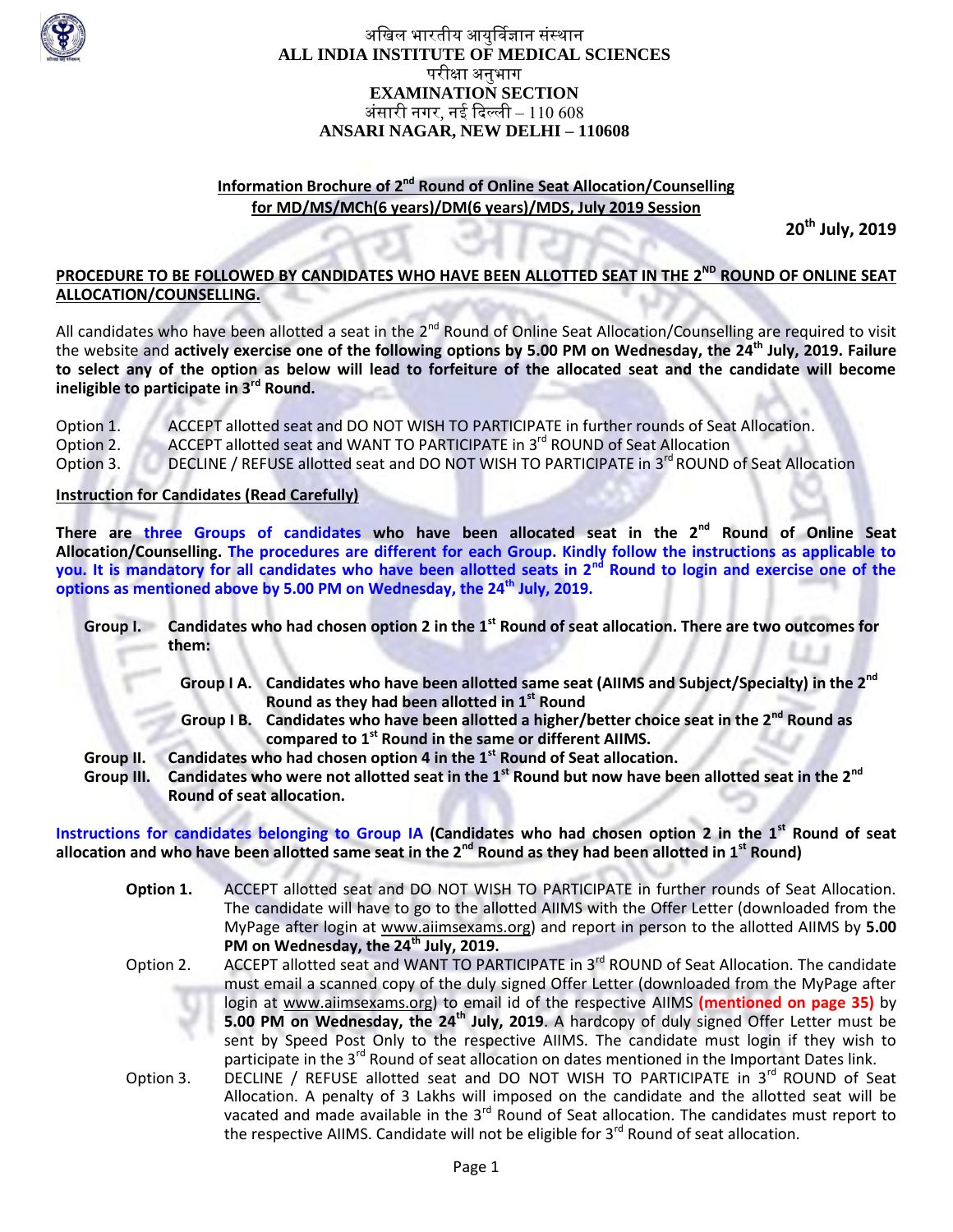

#### **Instructions for candidates belonging to Group IB (Candidates who have been allotted a higher/better choice seat in the 2nd Round as compared to 1st Round in the same or different AIIMS)**

- Option 1. ACCEPT allotted seat and DO NOT WISH TO PARTICIPATE in further rounds of Seat Allocation. The candidate will have to go to the allotted AIIMS with the Offer Letter (downloaded from the MyPage after login at [www.aiimsexams.org\)](http://www.aiimsexams.org/) and report in person to the allotted AIIMS by **5.00 PM on Wednesday, the 24th July, 2019**. The certificates/DD will be transferred internally within respective AIIMS. In case you had deposited DD with photocopies of certificates after the  $1<sup>st</sup>$ Round of Seat Allocation, then you are required to deposit the original certificates at the time of reporting and the DD will be returned.
- Option 2. ACCEPT allotted seat and WANT TO PARTICIPATE in 3<sup>rd</sup> ROUND of Seat Allocation. The candidate must email a scanned copy of the duly signed Offer Letter (downloaded from the MyPage after login at [www.aiimsexams.org\)](http://www.aiimsexams.org/) to email id of the respective AIIMS **(mentioned on page 35)** by **5.00 PM on Wednesday, the 24th July, 2019**. A hardcopy of duly signed Offer Letter must be sent by Speed Post Only to the respective AIIMS. The candidate must login if they wish to participate in the 3<sup>rd</sup> Round of seat allocation on dates mentioned in the Important Dates link. The certificates/DD will be transferred internally within respective AIIMS.
- Option 3. DECLINE / REFUSE allotted seat and DO NOT WISH TO PARTICIPATE in 3<sup>rd</sup> ROUND of Seat Allocation. A penalty of 3 Lakhs will imposed on the candidate and the allotted seat will be vacated and made available in the 3<sup>rd</sup> Round of Seat allocation. The candidates must report to the respective AIIMS. Candidate will not be eligible for 3<sup>rd</sup> Round of seat allocation.

#### **Instructions for candidates belonging to Group II (Candidates who had chosen option 4 in the 1st Round of Seat allocation and have been allotted a seat in 2nd Round of seat allocation)**

- Option 1. ACCEPT allotted seat and DO NOT WISH TO PARTICIPATE in further rounds of Seat Allocation. The candidate will have to go to the allotted AIIMS with the Offer Letter (downloaded from the MyPage after login at [www.aiimsexams.org\)](http://www.aiimsexams.org/) and report in person to the allotted AIIMS by **5.00 PM on Wednesday, the 24th July, 2019**. The certificates/DD will be transferred internally within respective AIIMS. In case you had deposited DD with photocopies of certificates after the  $1<sup>st</sup>$ Round of Seat Allocation, then you are required to deposit the original certificates at the time of reporting and the DD will be returned.
- Option 2. ACCEPT allotted seat and WANT TO PARTICIPATE in 3<sup>rd</sup> ROUND of Seat Allocation. The candidate must email a scanned copy of the duly signed Offer Letter (downloaded from the MyPage after login at [www.aiimsexams.org\)](http://www.aiimsexams.org/) to email id of the respective AIIMS **(mentioned on page 35)** by **5.00 PM on Wednesday, the 24th July, 2019**. A hardcopy of duly signed Offer Letter must be sent by Speed Post Only to the respective AIIMS. The candidate must login if they wish to participate in the 3<sup>rd</sup> Round of seat allocation on dates mentioned in the Important Dates link. The certificates/DD will be transferred internally within respective AIIMS.
- Option 3. DECLINE / REFUSE allotted seat and DO NOT WISH TO PARTICIPATE in 3<sup>rd</sup> ROUND of Seat Allocation. No penalty will be levied on the candidate. The candidate can collect certificates/DD from respective AIIMS.

**Instructions for candidates belonging to Group III (Candidates who were not allotted seat in the 1st Round but now have been allotted seat in the 2nd Round of seat allocation)**

- Option 1. ACCEPT allotted seat and DO NOT WISH TO PARTICIPATE in further rounds of Seat Allocation. The candidate must report to the allocated AIIMS in  $2<sup>nd</sup>$  Round within the dates mentioned in the Important Dates Link.
	- The candidate will have to go to the allotted AIIMS by **5.00 PM on Wednesday, the 24th July, 2019** with the Offer Letter (downloaded from the MyPage after login at [www.aiimsexams.org\)](http://www.aiimsexams.org/) and report in person to the allotted Institute for depositing *original certificates OR a Demand Draft (DD) of Rs. 3 Lakhs only (Rupees Three Lakhs only) in the name of the allotted AIIMS (see details below) along with photocopies of certificates*. The DD and photocopies of the certificates can be deposited by a person authorized by candidate. The DD will be refunded when original certificates are deposited.
	- It must be noted that by exercising this choice the candidate is OPTING NOT TO PARTICIPATE IN FURTHER ROUNDS OF SEAT ALLOCATION.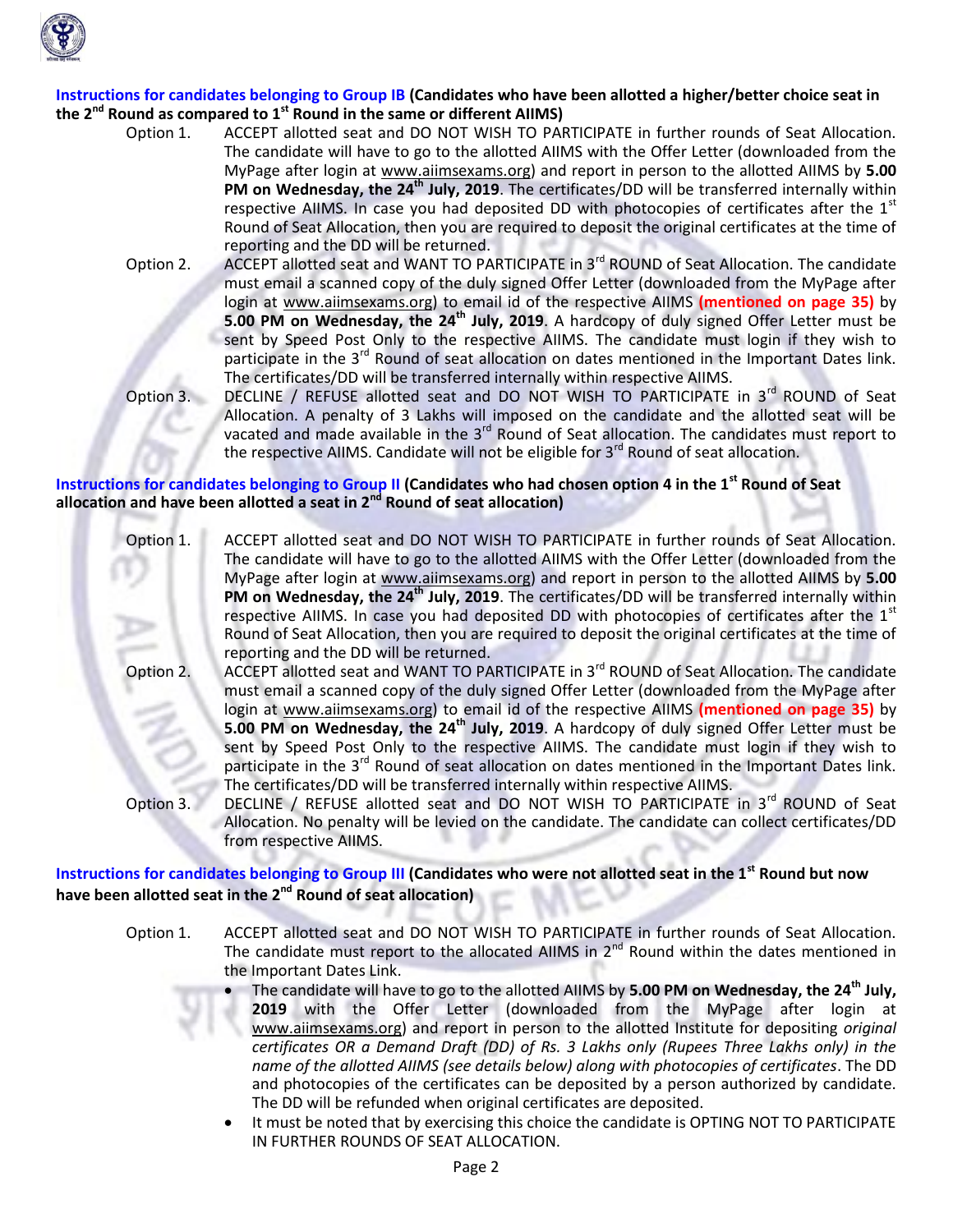

money will be forfeited, and candidate will not be eligible for any further participation in counselling. In the event of a candidate who has exercised this option but does not report by **5.00 PM on**

 If original certificates are not deposited at the time of reporting, these will have to be submitted in person within 5 days of reporting, otherwise allocated seat and deposited

**Wednesday, the 24th July, 2019**, the seat allocated will be cancelled and he/she shall become ineligible for participating in all further rounds of Online Seat Allocation/Counselling. However these candidates can participate in the Open Round of Seat Allocation/Counselling.

Option 2. If the option of ACCEPT **allotted seat and WANT TO PARTICIPATE in 3rd ROUND of Seat Allocation** is selected then,

- The candidate will have to go to the allotted AIIMS by **5.00 PM on Wednesday, the 24th July, 2019** with the Offer Letter (downloaded from the MyPage after login at [www.aiimsexams.org\)](http://www.aiimsexams.org/) and report in person to the allotted Institute for depositing original certificates OR a Demand Draft (DD) of Rs. 3 Lakhs only (Rupees Three Lakhs only) in *the name of the allotted AIIMS (see details below)* along with photocopies of certificates. The DD and photocopies of the certificates can be deposited by a person authorized by candidate. The DD will be refunded when original certificates are deposited for joining a seat after any round of counselling but will be forfeited if no seat is taken at the end of all rounds.
- In the event of a candidate who has exercised this option but does not report by **5.00 PM on Wednesday, the 24th July, 2019**, the admission will be cancelled and he / she shall become ineligible for participating in all further rounds of Seat Allocation/Counselling.
- The candidate shall be eligible for the  $3<sup>rd</sup>$  round of Online Seat Allocation/Counselling.
- Option 3. If the option of **DECLINE / REFUSE allotted seat and DO NOT WISH TO PARTICIPATE in 3rd ROUND of Seat Allocation** is selected then,
	- The allocated seat will be vacated and the candidate will not be eligible to participate in  $3<sup>rd</sup>$ Round of Seat Allocation. The Candidate will not be able to claim this seat if this option is selected.
	- It must be noted that by exercising this choice the candidate is OPTING NOT TO PARTICIPATE IN 3<sup>rd</sup> ROUNDS OF ONLINE SEAT ALLOCATION/COUNSELLING.

Note: Any candidate who has been allocated a seat in the 2<sup>nd</sup> Round of Online Seat Allocation/Counselling and does **NOT respond in any of the above manner, his/her seat shall be vacated and he / she shall be ineligible for all further Rounds of counseling except the Open Round of Counselling.**

# **POLICY REGARDING THE DEPOSITING OF DOCUMENTS/CERTIFICATES/DD as applicable**

**The claim to the allotted seat by candidates is subject to verification of the documents for eligibility as applicable as well as biometric verification of candidature.** If a candidate fails to submit required certificates (original or photocopies with DD) his/her candidature will be cancelled, the seat will be vacated for next Round and he/she will not be allowed to participate in subsequent stages of selection/admission process. However the candidate will be eligible for the Open Round of Seat Allocation / Counselling.

**List of Documents/Certificates that are required to be deposited in Original OR photocopy along with Demand Draft as applicable.**

- i) Offer Letter
- ii) Seat allocation letter
- iii) Final Registration Slip
- iv) Admit Card issued by AIIMS.
- v) Mark Sheets of MBBS/BDS 1st, 2nd and 3rd Professional Examinations.
- vi) MBBS/BDS Degree Certificate.
- vii) Internship Completion Certificate/Certificate from the Head of Institution or College that the candidate will be completing the internship by  $30<sup>th</sup>$  July 2019.
- viii) Permanent/Provisional Registration Certificate issued by MCI or DCI/State Medical or Dental Council.
- ix) High School/Higher Secondary Certificate/Birth Certificate as proof of date of birth. (Matriculation)
- x) The Candidate should also bring the following certificate, if applicable\*: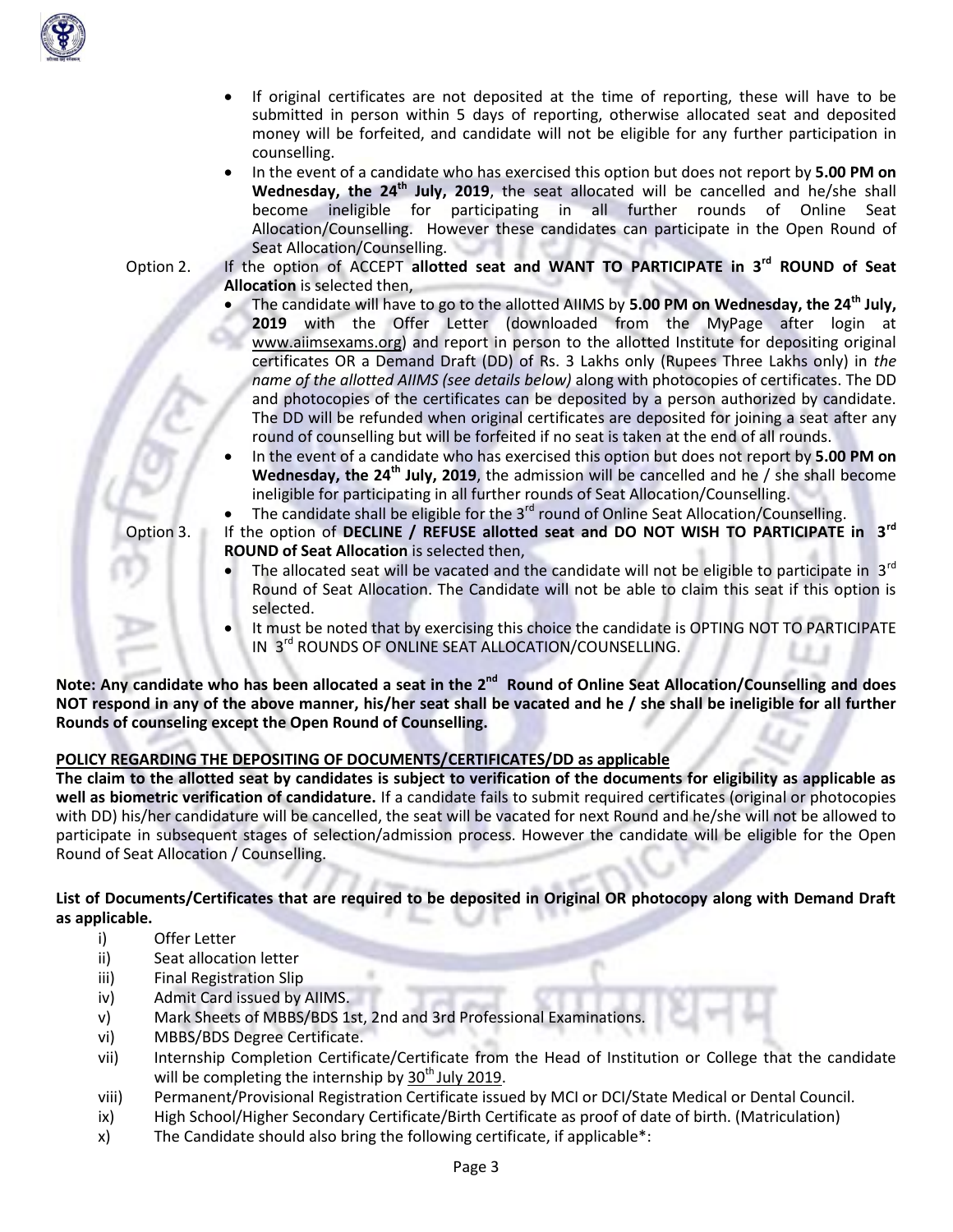

- a. SC/ST Certificate\* issued by the competent authority and should be in English or Hindi in language. Community should be clearly mentioned in the certificate.
- b. OBC Certificate\* issued by the competent authority for central Govt. jobs/for admission in Central Govt. College/Institute. The sub-caste should tally with the Central List of OBC. OBC Candidates should not belong to Creamy Layer. OBC certificate must be in the **Central Govt. Format** as prescribed in the prospectus.
- c. Physical Disability Certificate\*\* issued from a duly constituted and authorized Medical Board as mentioned in the prospectus.
- **d. Candidates must note that a certificate from any other person/authority will not be accepted and no further correspondence in this regard shall be entertained. The name, designation and the seal of the officer should be legible in the certificate.**
- \* The allocated seats of candidates who fail to produce valid certificates of respective constitutional categories (OBC, SC/ST) will be forfeited and the candidates will be permitted to participate in further rounds under UR category subject to conditions applicable to UR merit list.
- \*\* The allocated seats of candidates who fail to produce valid certificate of PwBD category will be forfeited and the candidates will be permitted to participate in further round under their respective constitutional category subject to conditions applicable to respective merit list.

## **CONTACT DETAILS OF RESPECTIVE AIIMS FOR ADMISSION TO AIIMS PG COURSES FOR JULY 2019 SESSION.**

Candidates who have been allotted seat and have chosen option 1 or 2 requires to deposit certificate / DD and should approach Nodal officer/official at respective AIIMS as given below. Those who have chosen option 1 and 2 (see above) and wish to deposit only DD then the DD should be in the favour of respective AIIMS as mentioned below.

|    | S. No. AllMS       | DD in favour of            | <b>Contact Nodal</b><br><b>Officer/Officials</b>                                              | <b>E-Mail ID</b>                  |
|----|--------------------|----------------------------|-----------------------------------------------------------------------------------------------|-----------------------------------|
| 1. | AIIMS, New Delhi   | Director, AIIMS, New Delhi | Dr. Sanjeev Lalwani,<br>Registrar                                                             | aiims.reg@gmail.com               |
| 2. | AIIMS, Bhopal      | Director, AllMS, Bhopal    | Mr. Benny Abraham,<br>Registrar                                                               | registrar@aiimsbhopal.edu.in      |
| 3. | AIIMS, Bhubaneswar | <b>AIIMS, Bhubaneswar</b>  | Mr. B.B. Mishra,<br>Registrar                                                                 | registrar@aiimsbhubaneswar.edu.in |
| 4. | AllMS, Jodhpur     | AllMS, Jodhpur             | Dr. Shilpi Dixit,<br><b>Vice Dean</b>                                                         | deanacademics@aiimsjodhpur.edu.in |
| 5. | AIIMS, Patna       | AllMS, Patna               | Dr P P Gupta, Dean,<br>AIIMS-Patna, Phulwari<br>sharif, Patna-801505                          | dean@aiimspatna.org               |
| 6. | AllMS, Raipur      | <b>AllMS, Raipur</b>       | Dr. Nitin Gaikwad,<br>Registrar, AllMS-Raipur,<br>Tatibandh, GE Road,<br><b>Raipur 492099</b> | registrar@aiimsraipur.edu.in      |
| 7. | AIIMS, Rishikesh   | <b>AIIMS, Rishikesh</b>    | Dr. K.S. Ravi,<br>Vice Dean                                                                   | sub.dean@aiimsrishikesh.edu.in    |

# **POLICIES REGARDING ELIGIBILITY FOR 3 rd ROUND**

The candidates who are allocated seats in the  $2^{nd}$  round and have chosen the option 2 (mentioned above) and have fulfilled the requirements are eligible for the 3<sup>rd</sup> Round of Online Seat Allocation/Counselling.

All the candidates who had participated in the  $2^{nd}$  round and were not allocated any seat will automatically be eligible for the next round. Those who have secured more than 50<sup>th</sup> percentile marks in the entrance examination but not called for 2<sup>nd</sup> Round counselling will not be eligible for the 3<sup>rd</sup>round of Online Seat Allocation/Counselling but will be eligible for Open Round of Seat Allocation / Counselling.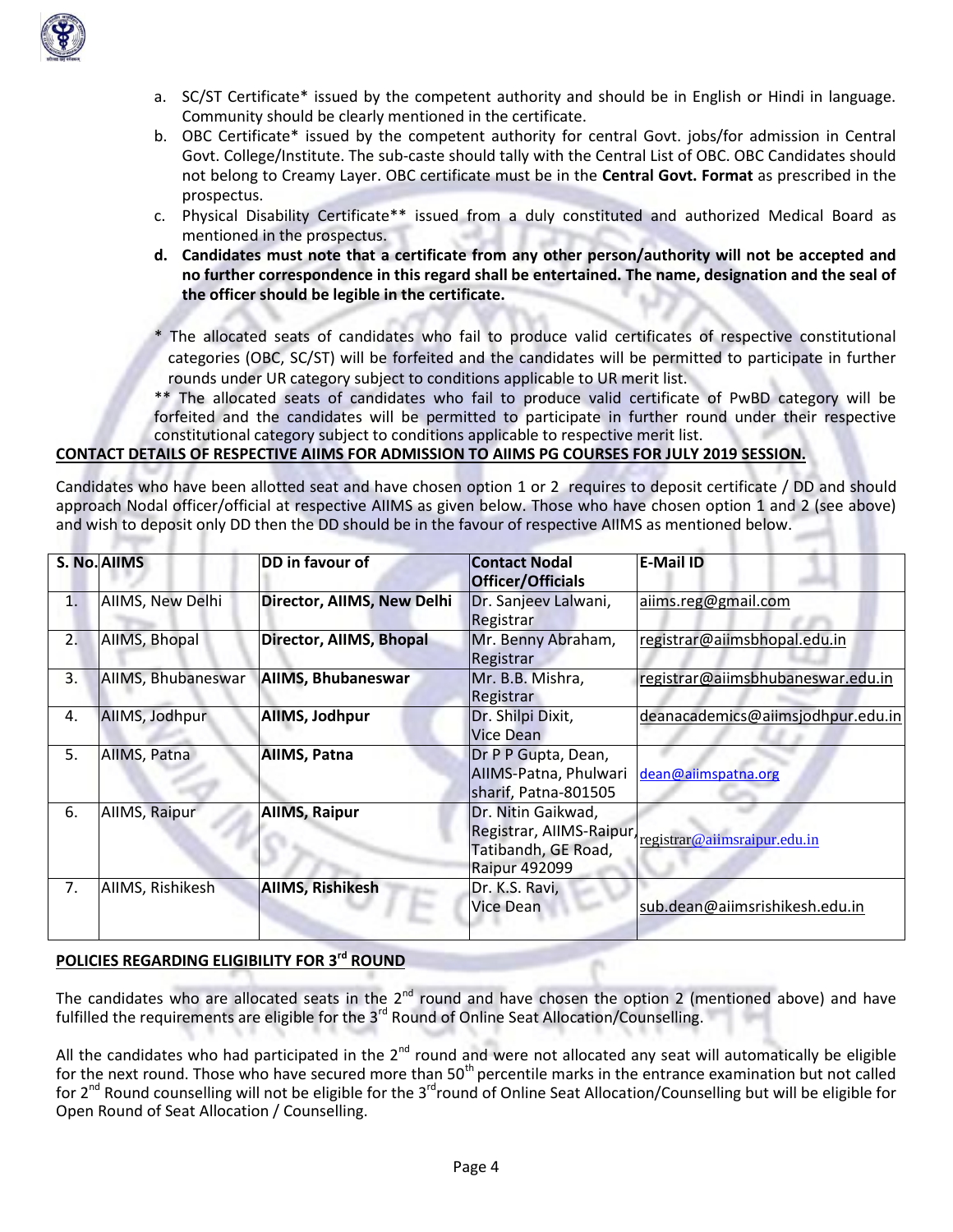

All candidates who were eligible for  $2^{nd}$  Round of Counselling but did not register or fill choices (NR/NP in this notification) are not eligible for the  $3<sup>rd</sup>$  Rounds of Counselling.

# **GENERAL RULES ADOPTED FOR 2 nd ROUND OF ONLINE SEAT ALLOCATION/COUNSELLING**

- 1. Merit shall be the guiding and overruling principle for counselling.
	- *a. The merit list as published in the Result Notification No. 84/2019 dated 19/06/2019 shall be used to determine merit*
	- *b. All candidates whether of the unreserved or appropriate reserved category shall be eligible for the unreserved category seats in order of merit*
	- *c. Unreserved category candidates are not eligible for reserved category seats*
	- *d. For an available seat in a particular category/ preference a candidate higher in merit shall be allotted the seat over candidate lower in merit.*
- 2. The Seats available for allocation are: Unreserved (UR), OBC (Other Backward Class), Scheduled Caste (SC), Scheduled Tribe (ST), PWBD (Orthopedically Handicapped /Persons with Disability/PWD), AIIMS Preferential **Seats**

Unreserved Seats: All candidates are eligible OBC Seats: Only OBC candidates are eligible SC Seats: Only SC candidates are eligible ST Seats: Only ST candidates are eligible PWBD Seats: Only PWBD candidates are eligible

AIIMS Preferential Seats: Only graduates from respective AIIMS (only AIIMS, New Delhi) are eligible for UR Seats of the respective AIIMS.

- *a. All reservations other than for PWBD are vertical reservations (reserved only in the respective categories)*
- *b. PWBD Reservations are horizontal reservations (across categories)according to a point-based roster as mentioned in the prospectus*
- $c.$  PWBD seats that remain vacant DURING 1<sup>st</sup> round of counseling will be released for counseling in the 2<sup>nd</sup> *Round itself in their respective categories*
- *d. AIIMS Preferential seats for AIIMS graduates shall be available amongst the UR seats*
- 3. Every candidate shall be allocated his/her best choice available at that rank for the 2<sup>nd</sup> Round.
- 4. If at a particular rank for a candidate, the best choice of the candidate is available in both the open merit (unreserved) as well as a reserved category (wherever applicable) then the seat shall be allocated under the unreserved category and not the reserved category.
	- a. *Seats in the reserved category for every candidate shall be allocated only there is no corresponding seat available in the unreserved category for the best choice of the candidate available at that rank*
	- b. *If an PWBD (PWD) candidate gets a better choice in the open merit UR/OBC/SC/ST he/she will be given that choice.*
- 5. For Persons with Disability (more than 40%) a 5% horizontal reservation shall be followed for the and seats shall be allocated on basis of merit
	- *a. PWD (PWBD) candidates are eligible only for the category to which he/she belongs i.e. If a candidate belongs to a reserved category, he /she is eligible for a seat only under that category and not in the unreserved category (horizontal reservation)* 
		- *i. Eligible PWBD candidate of UR category can avail a reserved seat only in the UR category*
		- *ii. Eligible PWBD candidate of OBC category can avail a reserved seat only in the OBC category*
		- *iii. Eligible PWBD candidate of SC category can avail a reserved seat only in the SC category*
		- *iv. Eligible PWBD candidate of ST category can avail a reserved seat only in the ST category*
- 6. AIIMS preference seats: For AIIMS-New Delhi the Institutional Preference shall be allocated according to the criteria mentioned in the Prospectus (page no 13).